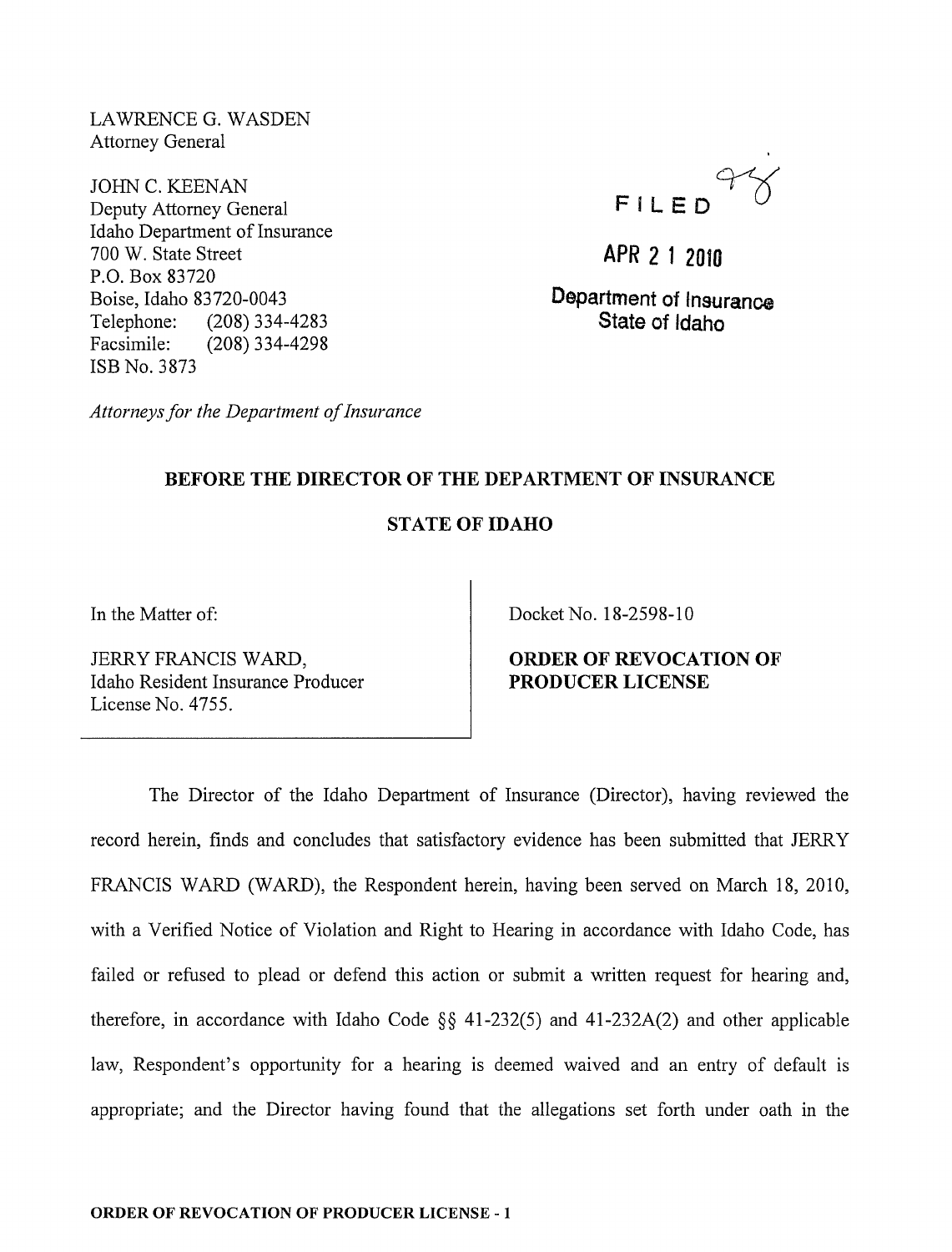Verified Notice of Violation of record herein to be true and correct, therefore, in consideration of the premises:

IT IS HEREBY ORDERED that JERRY FRANCIS WARD's Idaho Resident Insurance Producer License No. 4755 is revoked effective immediately; and,

IT IS HEREBY FURTHER ORDERED that WARD shall immediately surrender and return his Idaho Resident Insurance Producer License No. 4755 to the Idaho Department of Insurance at the following address: Idaho Department of Insurance, 700 West State Street, 3<sup>rd</sup> Floor, Boise, Idaho, 83720-0043.

#### IT IS SO ORDERED.

DATED this  $2/\frac{2\pi}{\log x}$  of April 2010.

Idaho Department of Insurance

 $\int_{M} M \int_{M} d\mu$  /eal Director

### NOTIFICATION REGARDING REPORTABLE PROCEEDINGS

This is considered a reportable administrative proceeding. As such, it is a public record and is public information that may be disclosed to other states and reported to companies of which you are actively appointed. This information will be reported to the National Association of Insurance Commissioners (NAIC) and will appear in the Idaho Department of Insurance's online searchable database. Be aware that this proceeding must be disclosed on any license application and must be reported to any and all states in which you hold an insurance license.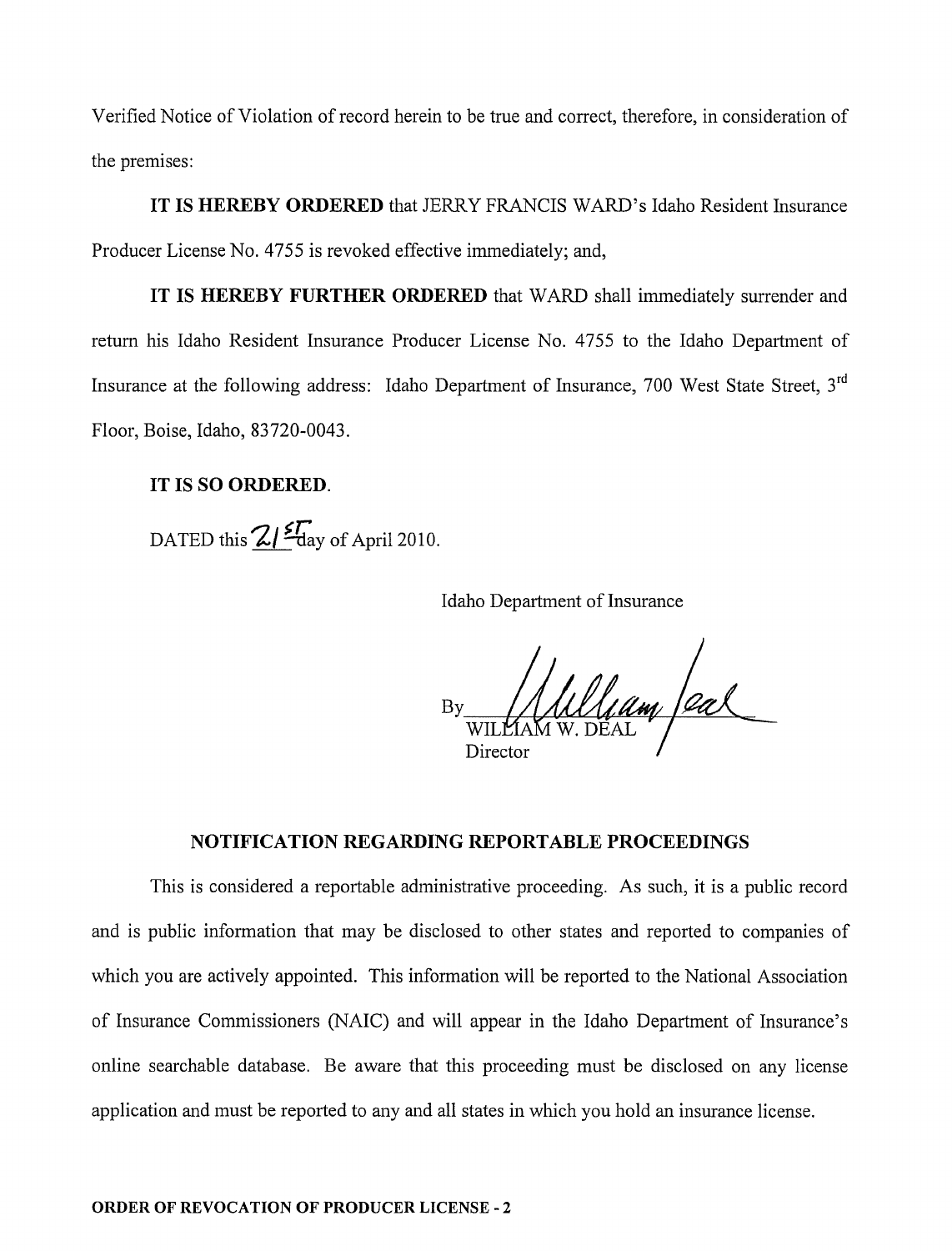#### **NOTIFICATION OF RIGHTS**

This constitutes a final order of the agency. Any party may file a motion for reconsideration of this final order within fourteen (14) days of the service date of this order. The agency will dispose of the petition for reconsideration within twenty-one (21) days of its receipt, or the petition will be considered denied by operation of law. *See* Idaho Code § 67 -5246( 4).

Pursuant to Idaho Code §§ 67-5270 and 67-5272, any party aggrieved by this final order may appeal it by filing a petition for judicial review in the district court of the county in which: (1) the hearing was held; or (2) the final agency action was taken; or (3) the aggrieved party resides or operates its principal place of business in Idaho; or (4) the real property or personal property that was the subject of the agency decision is located. An appeal must be filed within twenty-eight (28) days of: (a) the service date of this final order, or (b) an order denying a petition for reconsideration, or (c) the failure within twenty-one (21) days to grant or deny a petition for reconsideration, whichever is later. See Idaho Code § 67-5273.

The filing of a petition for judicial review to the district court does not itself stay the effectiveness or enforcement of the order under appeal.